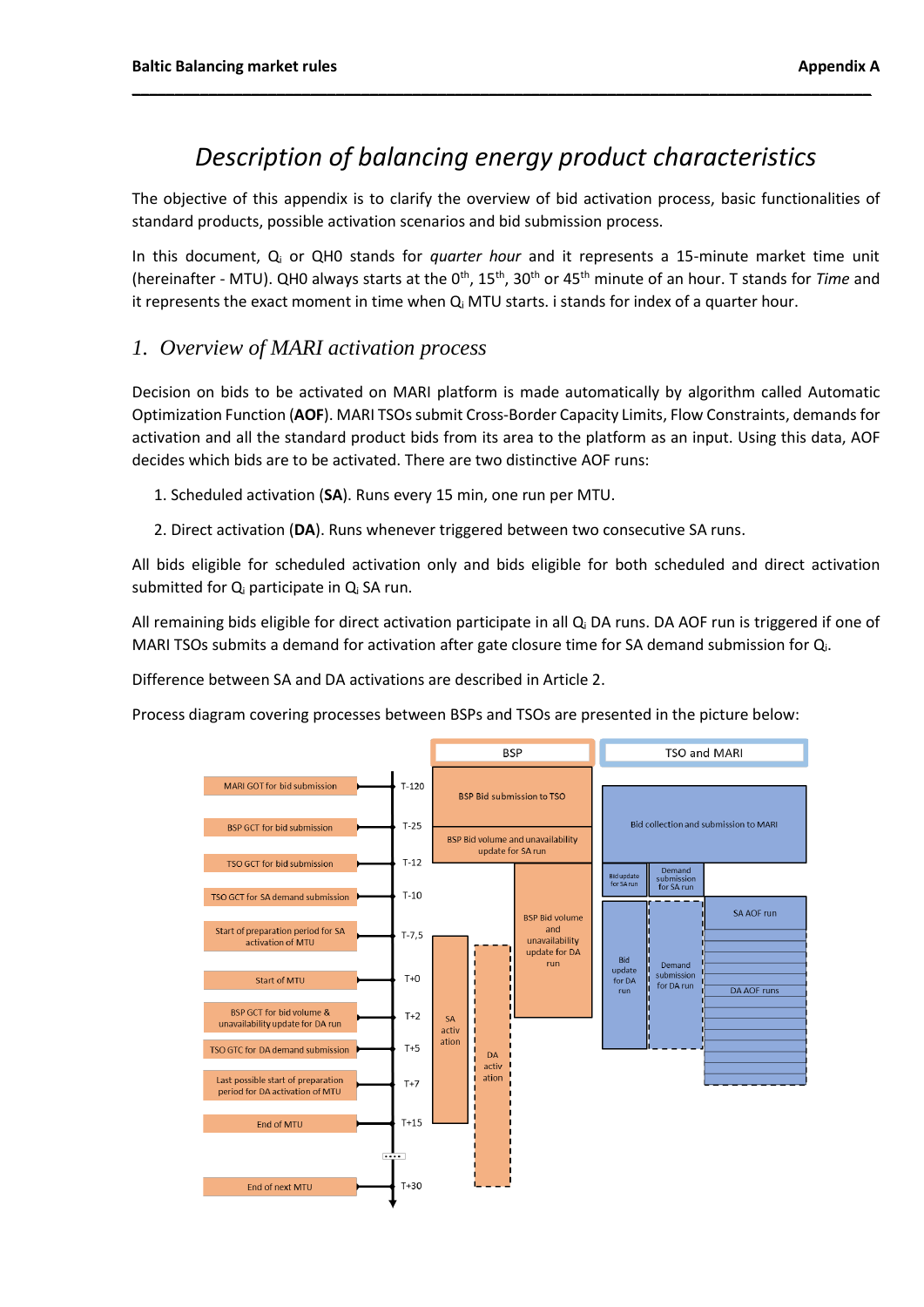# *2. Activation characteristics 2.1. Scheduled bids*

Activation of scheduled standard bids is as presented in the picture below:



**\_\_\_\_\_\_\_\_\_\_\_\_\_\_\_\_\_\_\_\_\_\_\_\_\_\_\_\_\_\_\_\_\_\_\_\_\_\_\_\_\_\_\_\_\_\_\_\_\_\_\_\_\_\_\_\_\_\_\_\_\_\_\_\_\_\_\_\_\_\_\_\_\_\_\_\_\_\_\_\_\_\_\_\_\_\_\_**

In this picture, Q<sup>i</sup> stands for *quarter hour* and it represents a 15-minute market time unit. T stands for *Time* and it represents the exact time when MTU starts. The activation itself is characterized by 4 lines and they are defined in the tables below.

| Characteristic                  | Definition in accordance to EBGL and<br>mFRR IF                                            | Limits set by Baltic TSOs                                     |
|---------------------------------|--------------------------------------------------------------------------------------------|---------------------------------------------------------------|
| Preparation period (in<br>red): | Preparation time is the time between<br>start of preparation period and ramping<br>period. | Preparation period no longer than<br>7 minutes $(0 - 7$ min.) |

**Extreme case:**

**Preparation period not higher than 7 minutes**. Extreme examples of preparation period which is allowed for BSP:



| Characteristic           | Definition in accordance to EBGL and<br>mFRR IF                                                                                      | Limits set by Baltic TSOs                                           |
|--------------------------|--------------------------------------------------------------------------------------------------------------------------------------|---------------------------------------------------------------------|
| Ramping period (in blue) | Ramping period is the time for BSP to<br>change its resource unit's output from<br>initial set-point to the desired power<br>output. | Ramping period no longer than<br>12 minutes $(0 - 12 \text{ min.})$ |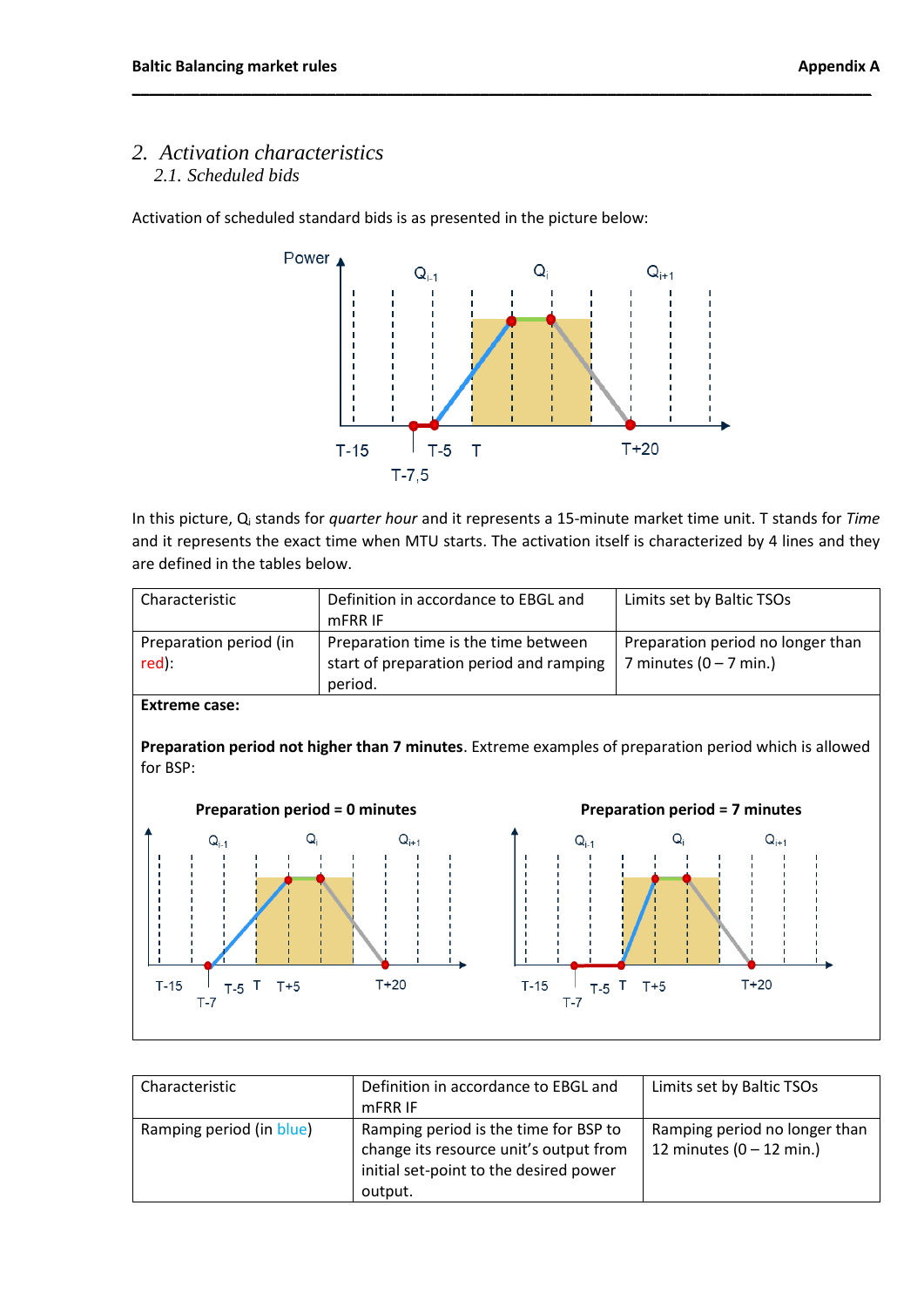#### **Extreme case:**

**Ramping period not higher than 12 minutes**. Ramping period together with preparation period should be less than 12 minutes. Extreme examples of ramping period in combination of different preparation period is provided below:

**\_\_\_\_\_\_\_\_\_\_\_\_\_\_\_\_\_\_\_\_\_\_\_\_\_\_\_\_\_\_\_\_\_\_\_\_\_\_\_\_\_\_\_\_\_\_\_\_\_\_\_\_\_\_\_\_\_\_\_\_\_\_\_\_\_\_\_\_\_\_\_\_\_\_\_\_\_\_\_\_\_\_\_\_\_\_\_**



| Characteristic                                                                                                                                                          | Definition in accordance to EBGL and<br>mFRR IF                                              | Limits set by Baltic TSOs                                                                                                          |  |  |
|-------------------------------------------------------------------------------------------------------------------------------------------------------------------------|----------------------------------------------------------------------------------------------|------------------------------------------------------------------------------------------------------------------------------------|--|--|
| Delivery period (in<br>green)                                                                                                                                           | Delivery period is the time for BSP to<br>deliver full power output for the<br>proposed bid. | Delivery period is no shorter than 5<br>minutes and no longer than 20<br>minutes $(5 - 20$ min.).<br>Limits are from T-7.5 to T+5. |  |  |
| <b>Extreme case:</b><br>Maximum delivery period shall not be longer than 20 minutes. Extreme examples with maximum<br>delivery period of 20 minutes are provided below: |                                                                                              |                                                                                                                                    |  |  |
| Q<br>$Q_{i-1}$<br>$T-15$<br>$T+5$<br>T<br>$T-5$<br>T-7                                                                                                                  | $Q_{i+1}$<br>$Q_{i-1}$<br>$T+20$<br>$T-15$<br>ा<br>$T-5$<br>T-7                              | Q,<br>$Q_{i+1}$<br>$T+20$<br>$T+5$                                                                                                 |  |  |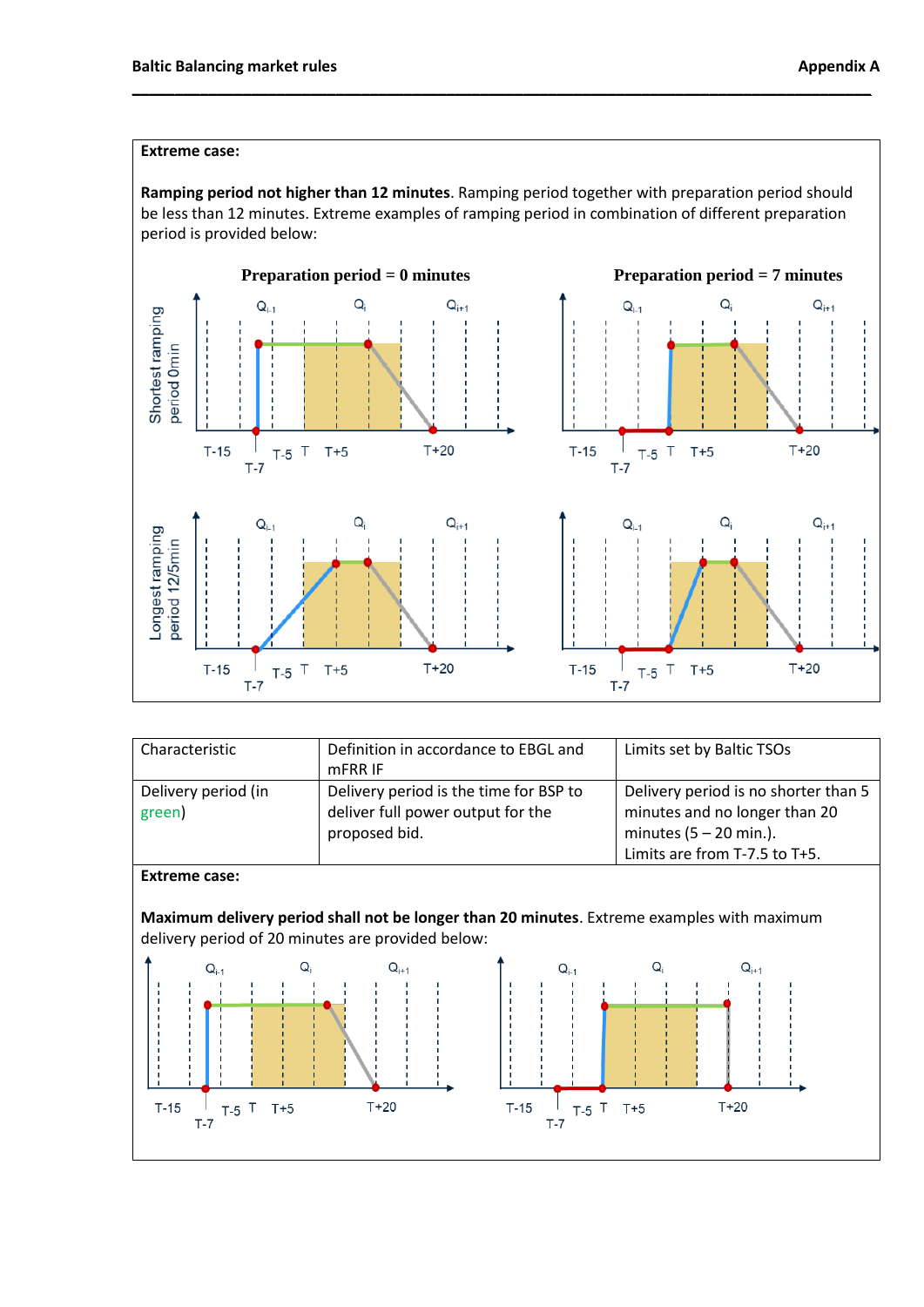| Characteristic                   | Definition in accordance to EBGL and<br>mFRR IF                                                                                                        | Limits set by Baltic TSOs                                                                             |
|----------------------------------|--------------------------------------------------------------------------------------------------------------------------------------------------------|-------------------------------------------------------------------------------------------------------|
| Deactivation period (in<br>gray) | Deactivation period is the time for BSP<br>to change its resource unit's output<br>from desired power output to its initial<br>scheduled power output. | Deactivation period is no longer<br>than 10 minutes $(0 - 10$ min.).<br>Limits are from T+10 to T+20. |

#### **Extreme case:**

**Deactivation period shall not be longer than 10 minutes**. Extreme examples of deactivation period are provided below:











resolution. For scheduled activations, the start of preparation period is always the same – T-7,5.

The end of the ramping period (gray in the pictures) is floating between T+10 and T+20.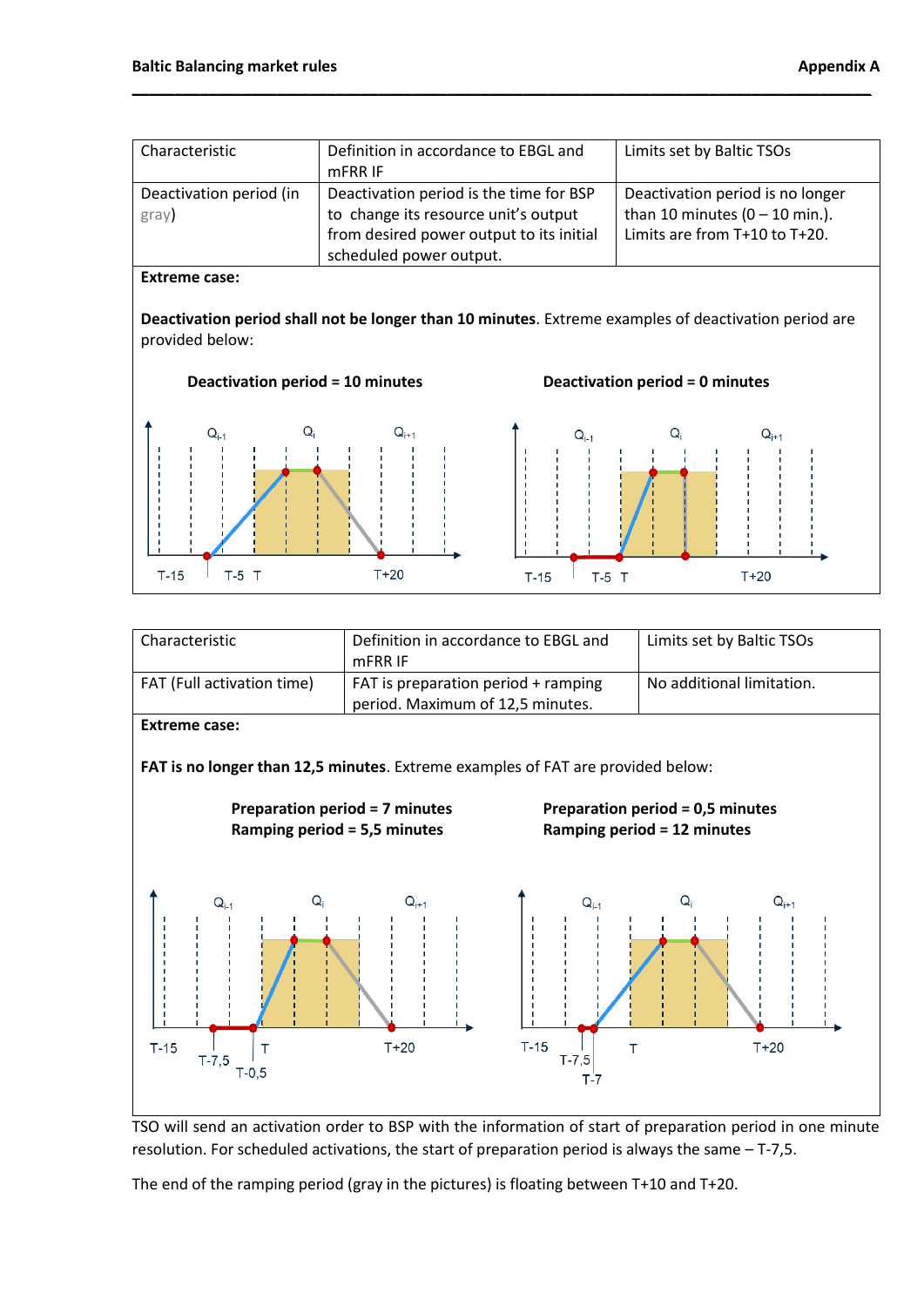## *2.2. Direct activation bids*

Activation of direct standard bids is as follows in the picture below:



**\_\_\_\_\_\_\_\_\_\_\_\_\_\_\_\_\_\_\_\_\_\_\_\_\_\_\_\_\_\_\_\_\_\_\_\_\_\_\_\_\_\_\_\_\_\_\_\_\_\_\_\_\_\_\_\_\_\_\_\_\_\_\_\_\_\_\_\_\_\_\_\_\_\_\_\_\_\_\_\_\_\_\_\_\_\_\_**

In this picture, Q<sup>i</sup> stands for *quarter hour* and it represents a 15-minute market time unit. T stands for *Time* and it represents the exact time when Q<sub>i</sub> MTU starts. The activation itself is defined in 4 lines and they are defined in the tables below.

For the following items, same rules apply as for SA:

- preparation period (red)
- ramping period (blue)
- deactivation period (gray)

The main differences between DA and SA activations are the start of preparation period and the duration of activation. For SA, the start of preparation period is always fixed at T-7,5. The starting of preparation period for DA activation is between T-7 and T+7 (a timeslot between two consecutive SA activations.). The end of the activation period will equal the end of the following MTU period.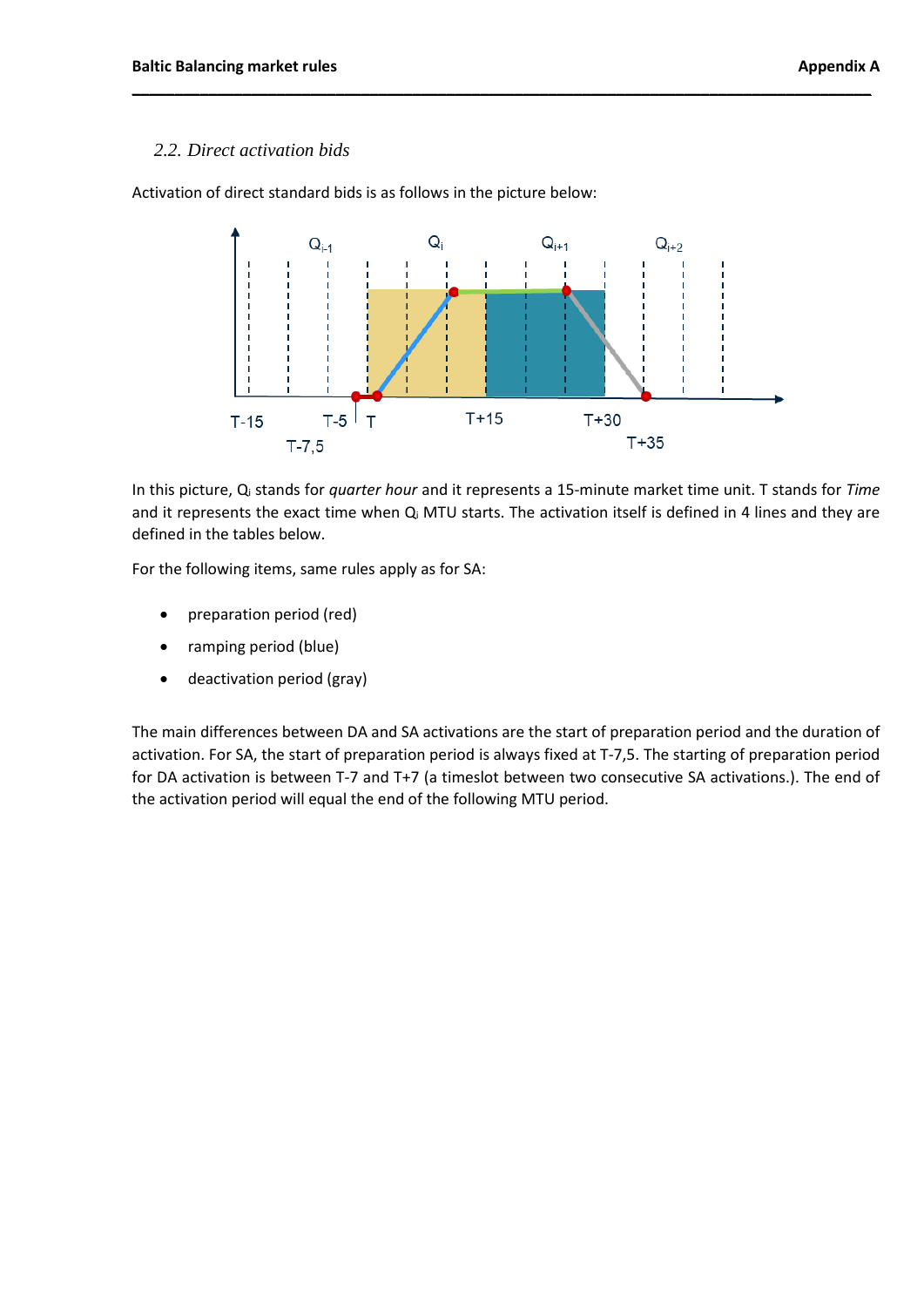# *3. Bid submission*



**\_\_\_\_\_\_\_\_\_\_\_\_\_\_\_\_\_\_\_\_\_\_\_\_\_\_\_\_\_\_\_\_\_\_\_\_\_\_\_\_\_\_\_\_\_\_\_\_\_\_\_\_\_\_\_\_\_\_\_\_\_\_\_\_\_\_\_\_\_\_\_\_\_\_\_\_\_\_\_\_\_\_\_\_\_\_\_**

BSP must mark if a bid is for SA or SA+DA run.

Each BSP must submit bids for QH0 25 minutes until the start of relevant MTU (deadline at T-25). SA and SA+DA bids unavailability for SA run must be submitted 12 minutes before relevant MTU (deadline at T-12). For DA run, updates and/or unavailability of submitted bids for relevant MTU must be submitted up until 2 minutes after the start of relevant MTU. (deadline at T+2).

## *4. Bid features 4.1. Simple bids*

Simple bids are most basic bids which can be submitted to MARI platform. All necessary requirements for a simple bid can be found in Baltic balancing market rules Table 1. *Common Baltic mFRR standard product characteristics*. Bid shall contain information of minimum quantity and maximum quantity in accordance with technical implementation guidelines.

**Divisibility of bids**. Bids may be either:

- 1. Fully divisible.
- 2. Fully indivisible.
- 3. Partially divisible.

Indivisible bid or indivisible part of bid shall not be higher the largest technical minimum production or consumption of the pre-qualified generation or load unit of the BSP. Details on bid divisibility parameters are provided below in the table: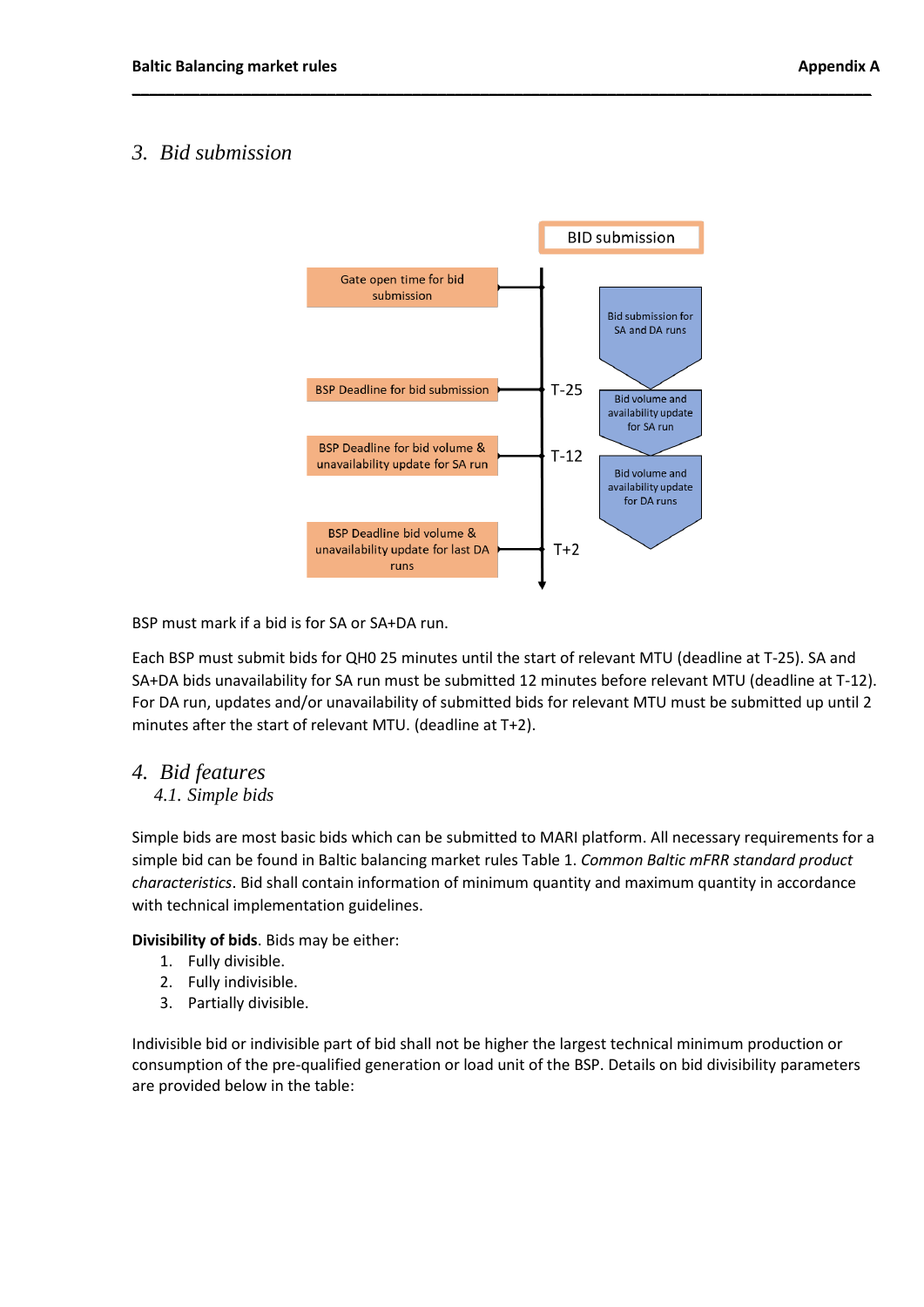|                             | Minimum quantity                                                                               | Maximum quantity                     | Comment                                                                                |
|-----------------------------|------------------------------------------------------------------------------------------------|--------------------------------------|----------------------------------------------------------------------------------------|
| Fully<br>divisible bid      | 1 MW                                                                                           | Defined based on<br>prequalification | Can be activated from 1MW up to<br>maximum quantity in 1 MW increments                 |
| Fully<br>indivisible<br>bid | Equal to maximum<br>quantity based on<br>prequalification<br>results of units of<br><b>BSP</b> | results of units of<br><b>BSP</b>    | Must be activated in full amount                                                       |
| Partially<br>divisible bid  | Defined based on<br>prequalification<br>results of units of<br><b>BSP</b>                      |                                      | Can be activated from minimum quantity<br>up to maximum quantity in 1 MW<br>increments |

**\_\_\_\_\_\_\_\_\_\_\_\_\_\_\_\_\_\_\_\_\_\_\_\_\_\_\_\_\_\_\_\_\_\_\_\_\_\_\_\_\_\_\_\_\_\_\_\_\_\_\_\_\_\_\_\_\_\_\_\_\_\_\_\_\_\_\_\_\_\_\_\_\_\_\_\_\_\_\_\_\_\_\_\_\_\_\_**

# *4.2. Complex bids 4.2.1. Multipart (parent-child) bids*

The multipart bid is referred to as parent-child bid in the mFRR IF. Multipart bid consists of two or more simple bids within the same MTU. Within one SA or DA run, Multipart bids let activate one or more *child* bids only if *parent* bid is activated. Multipart bids must follow these conditions:

- Multipart bids can only be linked and activated within same MTU
- All bids must be in the same direction
- If a parent bid is activated, all related bids will not participate in following DA runs for this MTU.

## *4.2.2.Exclusive group order*

An Exclusive group is a set of balancing energy bids that satisfy the following condition: only one of the bids of the group can be activated; hence, the activation of a bid belonging to an exclusive group excludes the activation of the other bids belonging to the same group.

Exclusive group bids must follow the following conditions:

- All exclusive bids must be indivisible bids.
- Exclusive bids can have different volumes and prices.
- Exclusive bids must be linked within the same MTU and the same direction.
- Exclusive bids can be activated in SA and DA runs.

## *4.3. Technical Linking*

Technical linking is bid liking between different MTUs to prevent the double activation of the same production unit.

The linkage of bids between consecutive quarter hours is needed, because at the gate closure time T-25 for BSPs for QH0 (*current quarter hour*), BSP do not have the knowledge, if their bid was activated in (*previous quarter hour*) either SA for QH-1, DA for QH-1 or DA for QH-2.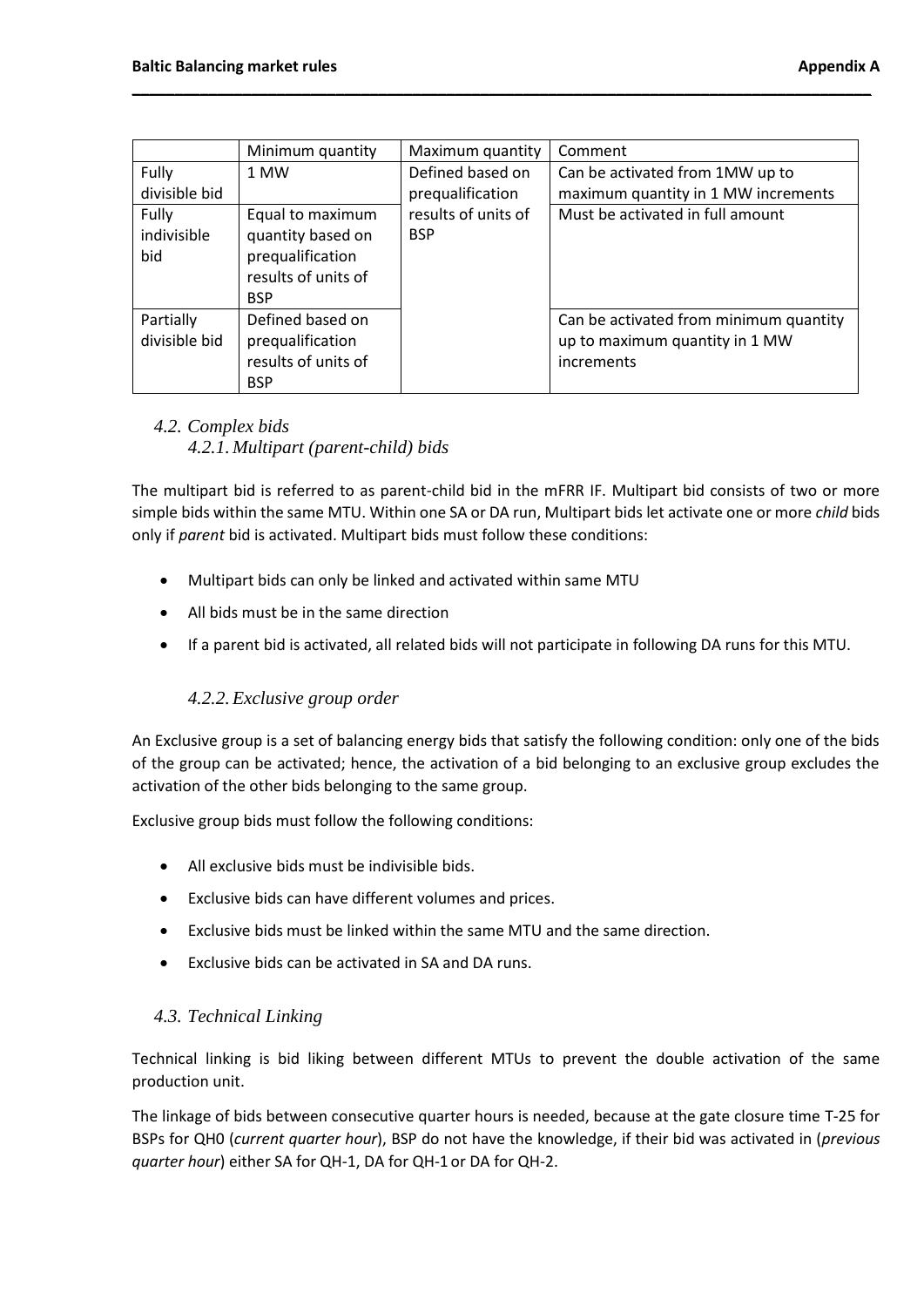Since, after receiving information about the activation, BSPs cannot update their bids for QH0, technical linkage between QH-2, QH-1 and QH0 is used.

**\_\_\_\_\_\_\_\_\_\_\_\_\_\_\_\_\_\_\_\_\_\_\_\_\_\_\_\_\_\_\_\_\_\_\_\_\_\_\_\_\_\_\_\_\_\_\_\_\_\_\_\_\_\_\_\_\_\_\_\_\_\_\_\_\_\_\_\_\_\_\_\_\_\_\_\_\_\_\_\_\_\_\_\_\_\_\_**

Figure below depicts the information state for BSPs.



Technical linking can be done in two ways:

- One to one linking. This means, that bid for QH0 is linked only to activation in QH-1.
- One to two linking. This means, that bid for QH0 is linked to activation in QH-1 and QH-2.

Rule for CMOL function:

- 1. If the bid of QH0 is linked to a bid in QH-1 and bid of QH-1 is activated in DA QH-1, bid of QH0 must not be available for SA and DA in QH0.
- 2. If the bid of QH0 is linked to a bid in QH-1 and bid of QH-1 is activated either in SA or not at all, bid of QH0 must be fully available for SA and DA, if marked available in DA in QH0.

#### *4.4. Conditional linking*

Conditional linking is bid linking between different MTUs because of economical reasons. From technical point of view, conditional linking is similar to technical linking. The main difference is that conditional linking may link the bids containing different resource units.

#### **Example of conditional linking:**

The figure below shows that depending on whether bid A in QH-1 is activated, one of the bids (A or B) in QH0 will be available. If bid A for 10 €/MWh is activated in QH-1 then bid B for 20 €/MWh will be available in QH0. If bid A for 10 €/MWh was not activated in QH-1, then bid A for 10 €/MWh will be available in QH0.